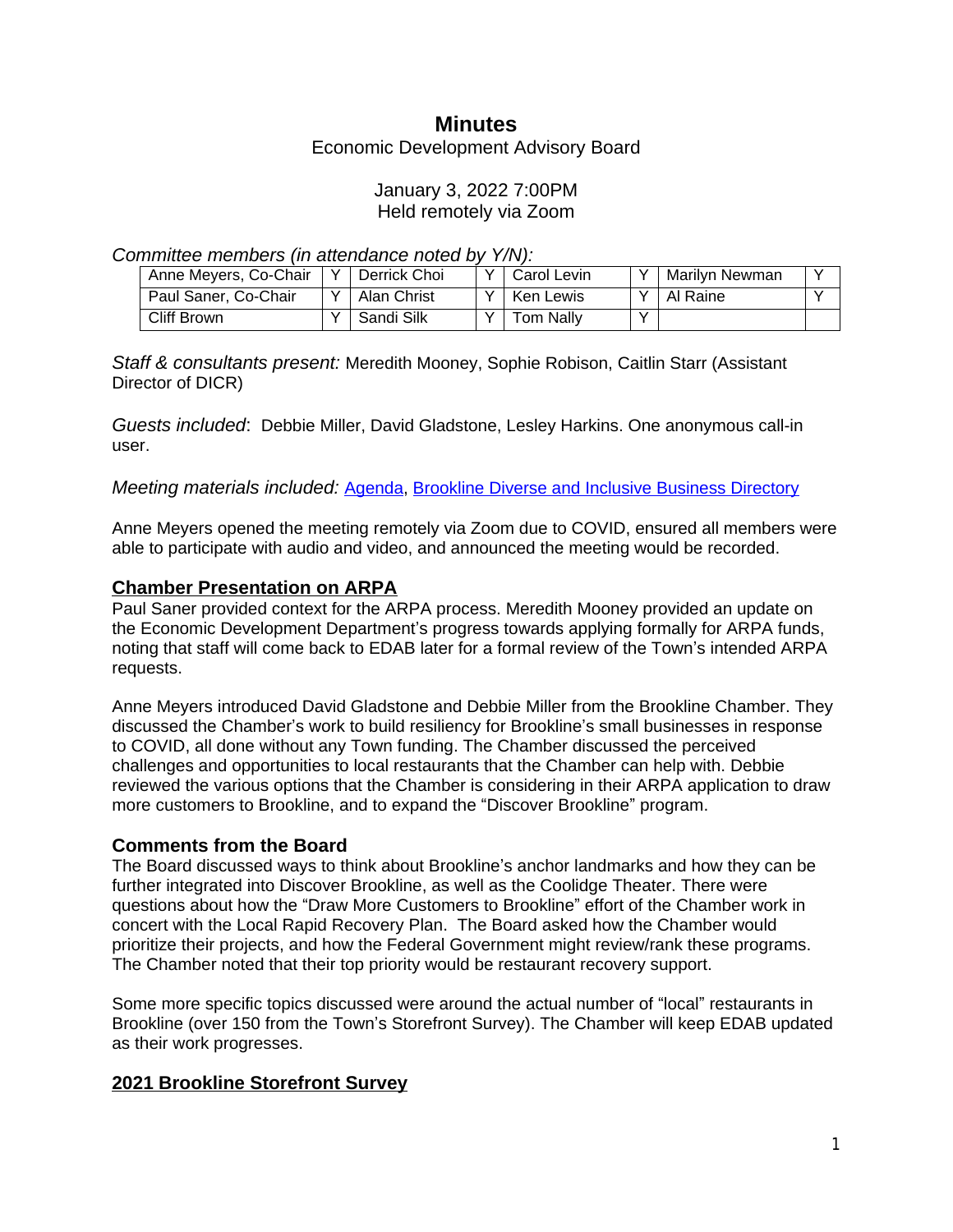Meredith Mooney reviewed the newly published 2021 Brookline Storefront Survey, which will be presented to the Select Board in the context of the Local Rapid Recovery Plan at the next Select Board meeting. In 2020, the Town's vacancy rate increased to 11.9%, not a rate previously seen in Brookline, and in 2021 is now at 12.5%. The Storefront Survey shows vacancy by neighborhood, as well. Meredith noted that new vacancies are highest in Coolidge Corner, then in Brookline Village. Meredith shared her observations on trends that emerge from the Storefront Survey.

# **Comments from the Board**

After a presentation by Meredith Mooney, the Board discussed the changes in vacancy from 2020 to 2021, and what might have sheltered Brookline from greater vacancy in 2021. There was also discussion of changes in Asian businesses in Brookline. The Committee thought about ways to use this data, and how to channel is into potential expansion of "pop-up business" programs and increase the diversity of business owners.

There was also discussion about trends to avoid that might be informed by this data, including "ghost kitchens" and delivery only businesses.

## **Diverse and Inclusive Business Directory**

Caitlin Starr is the Assistant Director of the Town's DICR, and she presented on what the Directory is and described how it works.

The Diverse and Inclusive Business Directory is a public resource that will highlight Diverse Business Enterprises as well as inclusive and accessible independent businesses and organizations here in Brookline. To date there are 35 entities that have submitted to the Directory. The Directory will serve as a marketing and networking tool for businesses, and will help the Town of Brookline better align and develop programs and resources to meet the needs to Brookline's diverse businesses.

Caitlin shared information about how to complete the Submission Form.

## **Comments from the Board**

The Committee asked questions about how the Directory is accessed and updated, and how it will be distributed/shared. Caitlin noted that in 2023, there will be stickers provided to those businesses that participate in the Directory.

#### **Comments from the Public**

David Gladstone, Chamber President, noted his appreciation for the existence of this Directory.

#### **Staff and Committee Member Updates**

- Meredith shared information about two upcoming Virtual Town Halls on the restaurant vaccine card requirement. There's also a special Transportation Board meeting on January 12<sup>th</sup> about the Washington Street Complete Streets project.
- Ken Lewis updated the Committee on the US Open, including a plan for a vendor showcase, and a banner design competition.
- Tom Nally updated the Committee on the Boylston Street Corridor Study Committee, including the onboarding of a consultant to look at economic feasibility of redevelopment of specific sites and how this might inform a potential rezoning process. There's also an intern onboard preparing some 3D views of the Committee's ideas.